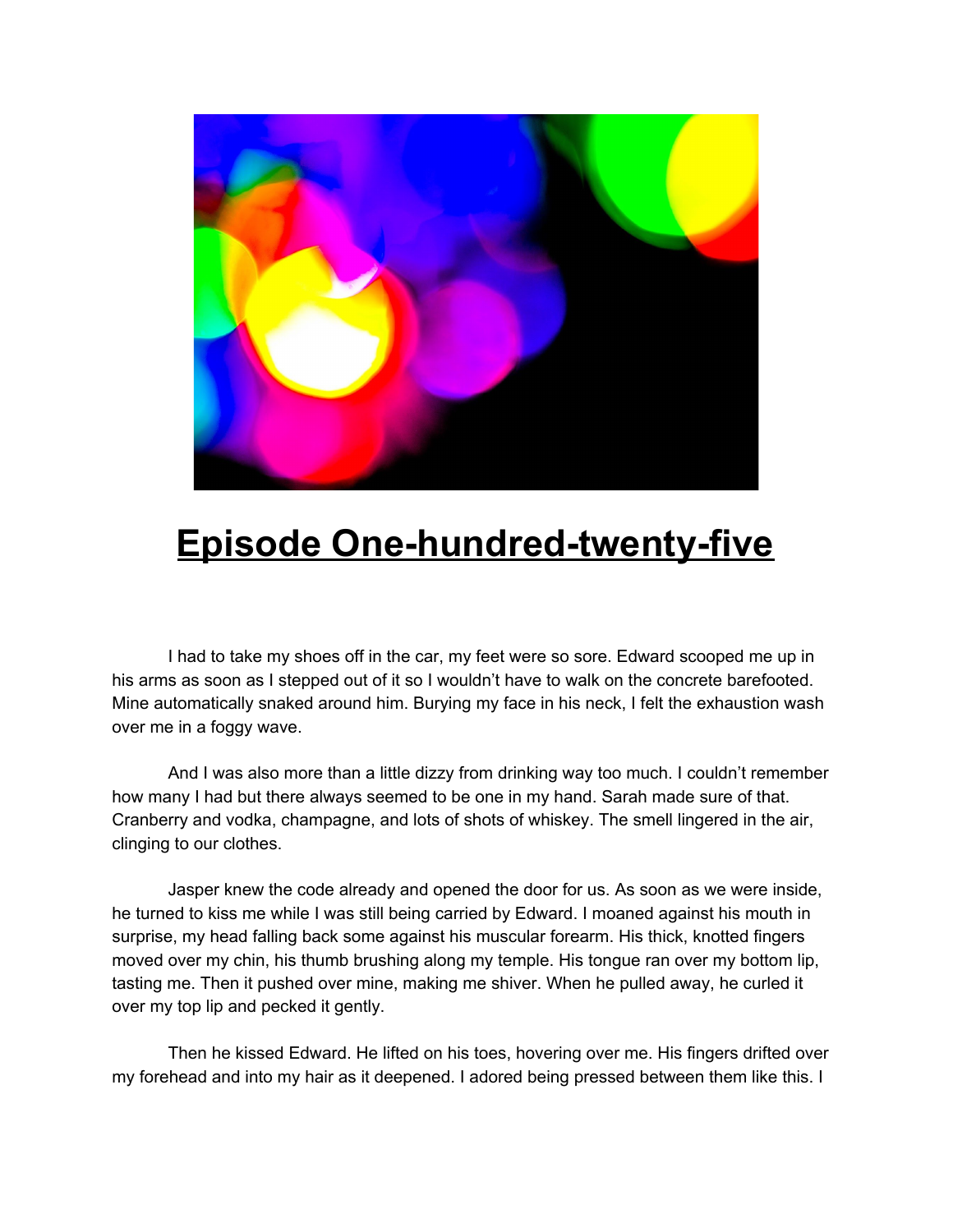closed my eyes, assaulted by their overwhelming scents. Sweat mixed with cologne and liquor. I loved it.

"That is probably the most fun I've had at one of your work things," Jasper told him honestly when they finally pulled apart.

"Well, it's not all boring business talk," he teased when he rested his forehead against his.

"You enjoy it," he answered before he leaned down to kiss my forehead with a smirk on his pretty lips. He moved away entirely so he could kick off his shoes and pushed them off to the side. Then he stretched his thick arms above his head.

"To a point," he added with his own smirk as he hungrily observed. "I had more fun dancing and drinking. And I loved watching you with Sarah."

All while this conversation was going on, he was still holding me up. "I can walk," I offered. I knew Edward had to be more tired than either of us. He was the one that was doing most of the work all day. We were just watching. He had been the one hanging from a wire, after all.

He glanced down at me, amusement flickering in his handsome features. "Do you want to?" It was mischievous, his eyebrow raised. I shook my head, putting it back on his shoulder with my own wicked grin. He smirked at my answer. "That's what I thought." Leaning in, he kissed me softly on the lips. "You're adorable," he breathed against them.

Carrying me to the bedroom, they undressed me together once I was back to my feet. Jasper unzipped my dress while Edward pushed it down my body. His hands went behind my back to get my strapless bra while my other sexy boyfriend shoved my panties down my hips. Within seconds, I was nude between them while they were still fully dressed. I was too drunk not to let them totally control the situation.

"That's better," Jasper purred as he kissed the back of my shoulder. His hips pressed against my ass, and I could feel his erection through his trousers. Edward's was rough against my stomach, the denim brushing against my belly button.

"You're both insatiable," I whimpered, pressing my forehead against Edward's chest. His smell flooded my senses again. I could almost taste the whiskey still on my tongue. My fingers curled around his vest, pushing my nose into it. I wanted to be buried in it.

Then I didn't move.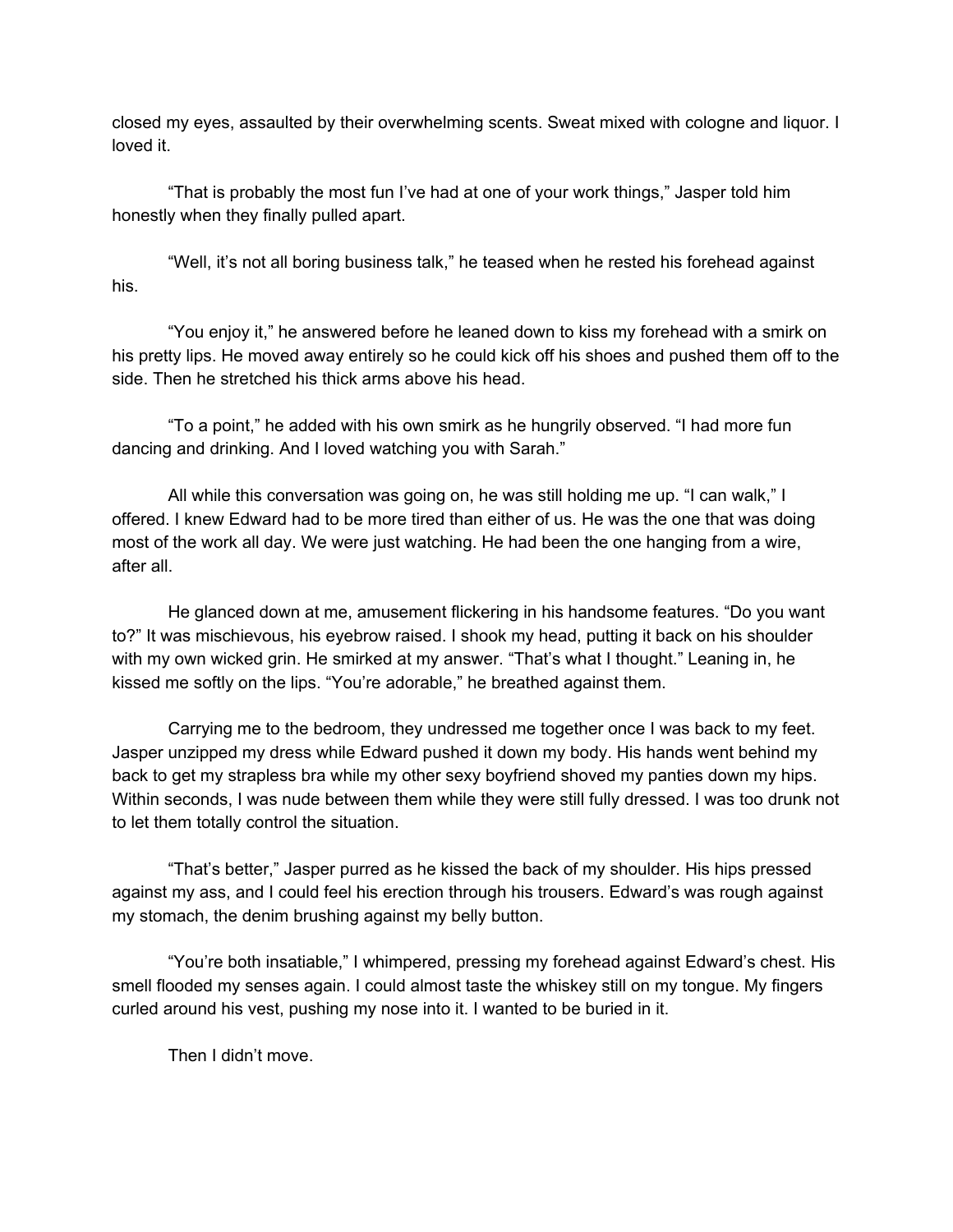Edward laughed. "Are you too tired for this?" I nodded slowly, pouting when I peered up at him. He was smirking drunkenly as his fingers brushed under my jaw. "It's okay, love. We can go to bed. We're all exhausted. You're just so tempting."

"But I want to keep up," I whined faintly, huffing. They both chuckled.

Once again, I was scooped up, but this time it was by Jasper. He gently put me on the edge of the mattress. My head swam with the action, falling heavily onto the pillow. Going to my dresser, he pulled out a comfortable pair of panties and a nightgown to bring to me. He sat them beside me, leaning over so he could kiss my lips tenderly. He seemed so big as he hovered over me.

I only put the gown on, tossing the clean underwear onto the nightstand for later. It was hard to even sit up, my head was aching so much. I flopped back into the cushions once again, unable to focus on the boys' talking anymore. By the time they got into bed with me, I was already asleep.

When I woke up in the afternoon, I was pressed as tightly as I could be between them. They were tangled around me and each other in a webbing of bare muscular arms and legs. We all stank, though. I brought my arm down from over my eyes so I couldn't smell myself anymore, grimacing as I did.

"Goddamn," Jasper moaned quietly, shifting a little. His thigh pressed between mine, rolling so he was on his side. His fingers tightened around my hip.

"You okay?" I mumbled, brushing my nose against his lightly as I turned my head to the side. I could barely move.

"Everything hurts," he grumbled roughly. Edward laughed even though his eyes weren't open yet. I could only open one of my own, the other sticking together with old mascara and thick eyeliner. I would have to scrub my face really well. "Did I drink that much?"

"Yes," Edward hoarsely chuckled before coughing, twisting his head away from us. "Yuck," he mumbled under his breath.

Jasper rolled flat onto his back, holding his stomach. I swear he sloshed. There was just so much liquid in all of us. "That little minx got me drunk on purpose and didn't even try to get in my pants. What the fuck?"

I giggled softly. "She got us all drunk," I replied. "How are you?" I turned my head towards Edward. His face was a few inches away from mine on the pillow. There were deep, dark black circles under his eyes, almost like his vampire character.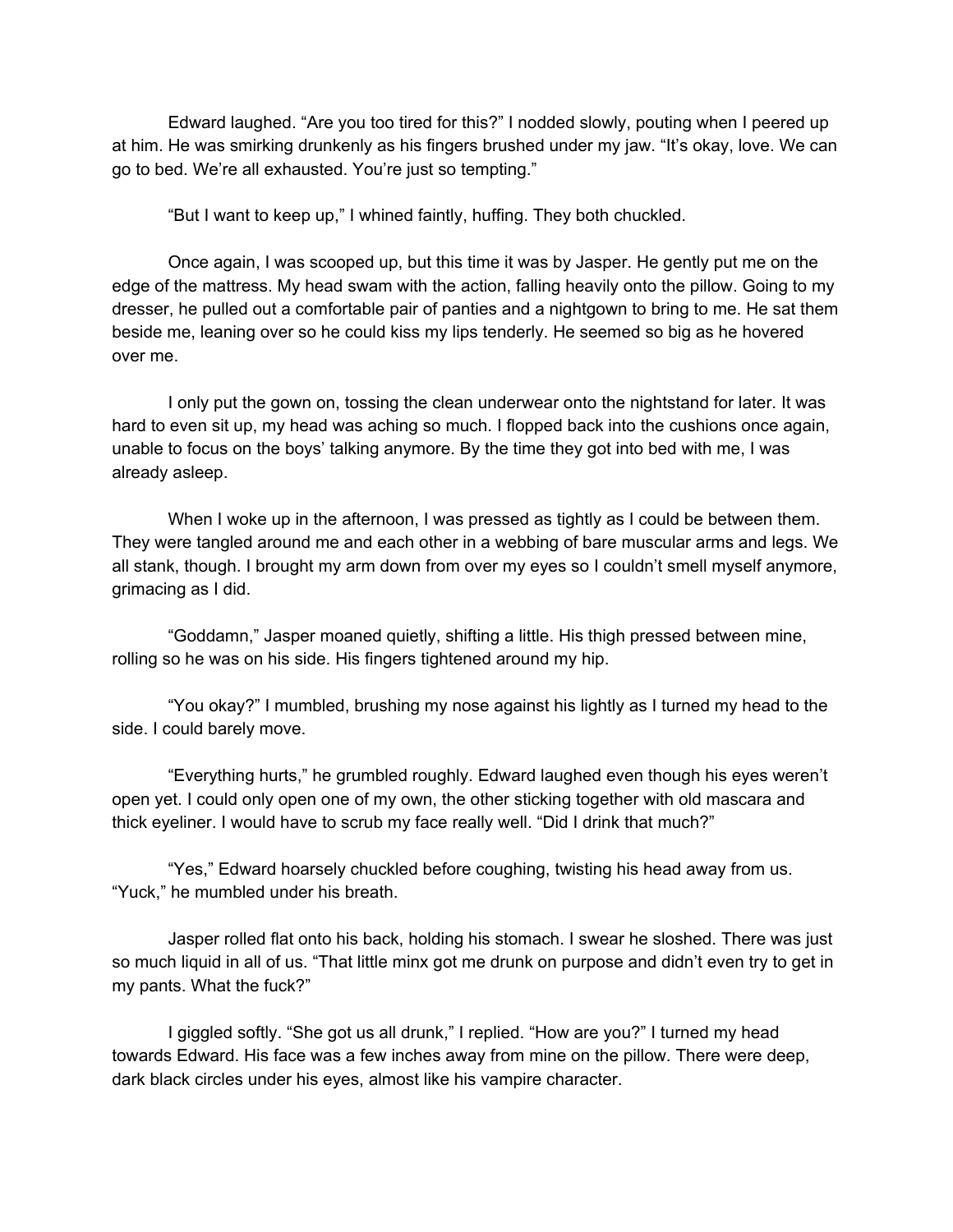"Fine," he answered, but it was rather harsh. Then he coughed hard again, his chest rattling. He slapped his pec twice with a frown. "I'll be fine," he clarified, rubbing his palm over his face. "Please tell me it's not Sunday yet."

Snorting quietly, I reached over him for my phone so I could look at it. "It is two in the afternoon on Saturday."

"Oh, thank fucking god. We don't have to do anything today," he grumbled. "Let's just order food and go back to sleep." He rolled over more and put his hand on top of Jasper's on my hip.

Shaking my head for a moment, I looked over at him again. "I've got stuff planned already. I was going to make a little Easter meal for us since we were probably going out tomorrow for dinner," I murmured, my words slurred with my drowsiness. I had gotten all the things for it when I shopped for Jasper's arrival. "It's like a mini Thanksgiving. You'll love it."

Moaning softly in desire, Edward then huffed like I was making it hard on him. "I can't even imagine what that looks like. You did so much last time. That sounds so fucking good." He pushed his face into the back of my neck. "So hungry."

Purposely, I made it worse. "Let's see… I'm making brown sugar ham, scalloped sweet potatoes, bacon-wrapped green beans, and homemade rolls," I explained as I got more comfortable between them with a wiggle. I reached behind me and lightly petted his hair as I spoke.

Humming, he shuffled in place. It made me ticklish, his lips moving against the back of my ear. "That's so much work," he finally complained. "It sounds good, but like a lot of effort. I don't know. You don't have to do all of that."

"It's not," I laughed at his attitude. It just sounded more complicated than it was. It was mainly mixing and a bit of vegetable prep. They were both things I could breeze through. "Especially if you two can help me. It's not like we're filming it." It always took Edward a decent amount of time to set all the cameras up, and I didn't feel like making myself any more pretty than taking a shower. I was far too hungover for that. I needed to get the gross layer of makeup off before I even considered putting more of it on.

"But it sounds like something good to shoot-" he began, but Jasper swatted at him. His palm clapped against his thigh, smacking against his sticky skin.

"No, you idiot. Chill. You're probably still fucking drunk. Let the woman make us something nice to eat. Stop trying to make her fun work all the time. This is how she relaxes."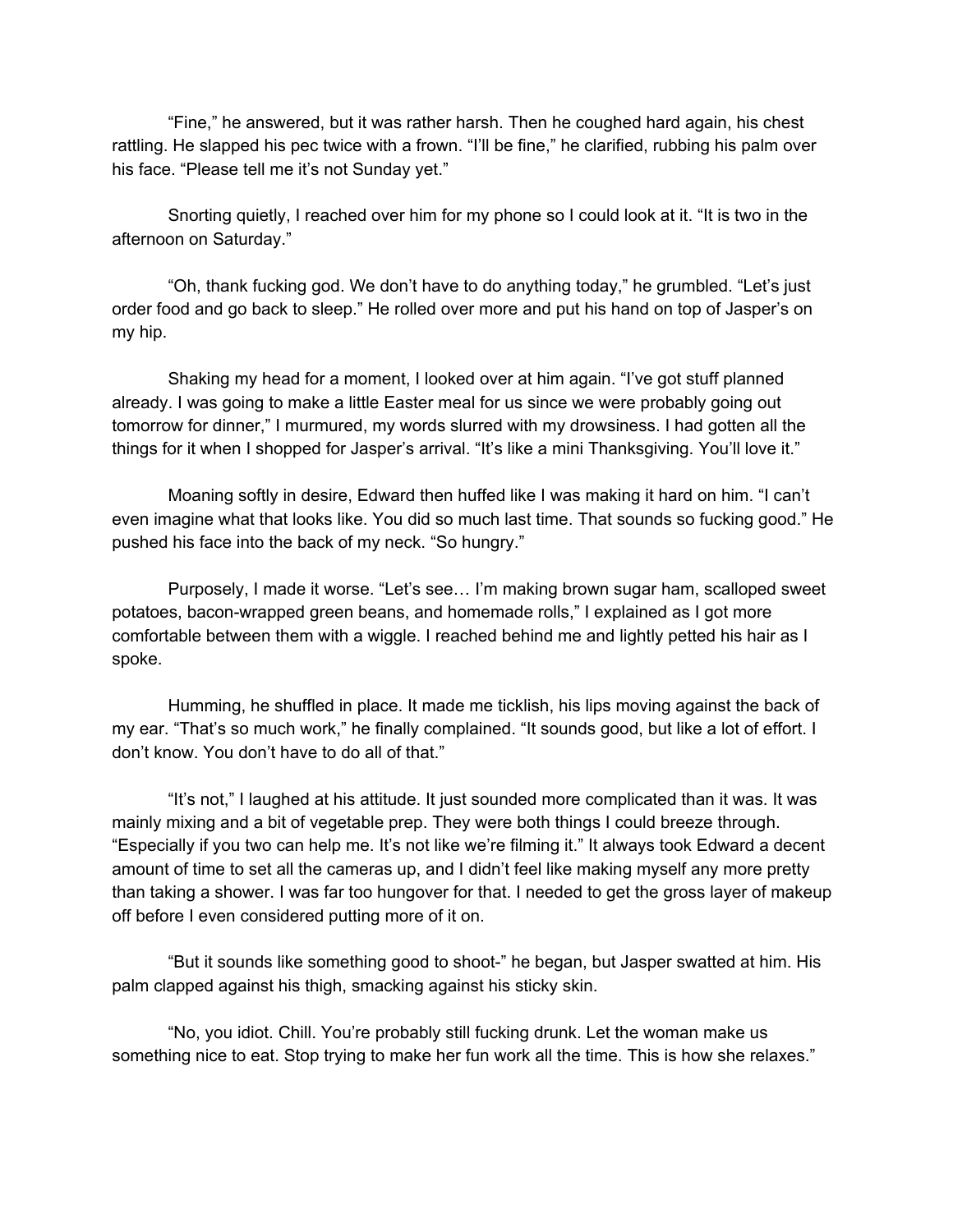He instantly nodded. "Sorry, sorry, sorry," Edward murmured. "You're right," he sniffled into my hair, giving me a quick peck on the top of my head.

Jasper pulled me into a kiss. "That would be amazing if you're up to it. I'll do whatever you need me to. It all sounds delicious. But if you're too tired, we'd understand. You don't have to spoil us so. We're both pigs who'd be happy with Maccas."

"I want to." I smiled, melting against his mouth. I turned back to Edward. "It's on the list for the videos, anyway. Let me make a practice batch first." He bashfully nodded, kissing my shoulder. "Oh, by the way, are you going to tell me what we're doing tomorrow?" I wanted to know what I needed to plan to cook, or if I had to at all.

"Nope," he chuckled.

"What about food?"

"All planned."

I sighed. "How should I dress then?" I asked, hoping for at least a hint.

"Whatever sexy little thing you want," he simpered as he teased my throat with kisses.

"Helpful," I mumbled as I moved my hand over Jasper's bare stomach. He was still very close to me, our noses practically touching as his head lulled to the side. "What little sexy thing are you going to wear, hm?"

He pecked my lips once slowly. "My sleep pants at home because I'm not going."

I pulled back sharply to look at him, pouting right away. I almost knocked into our boyfriend's head. "Why not?" I looked at Edward for an explanation automatically. I knew he wouldn't like that either.

"Because it's your anniversary!" Jasper answered sardonically.

Scoffing, I shook my head. "Oh, come on now! It's been six months, not six years." Once again, I glanced back at Edward. He was smirking, his cheeks slightly pink.

"I already tried to talk him into coming, love," he finally told me. "Trust me."

I wondered when they had this conversation as I looked at Jasper. "I helped you plan the perfect night for two weeks. I will not butt in. It's fine," he spoke over me.

"You wouldn't be butting in," I promised. "Not at all."